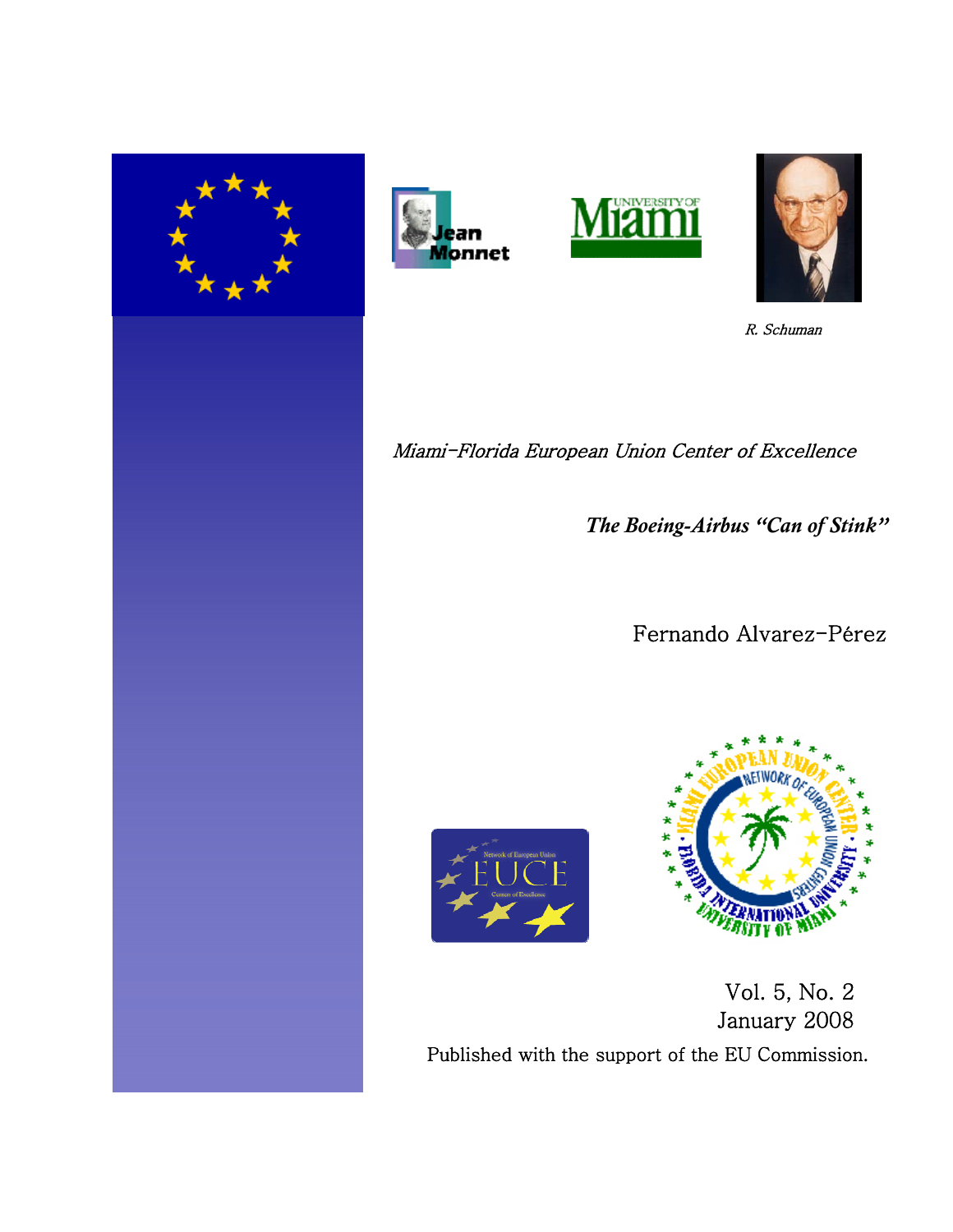# **EUMA**

*European Union Miami Analysis* **(EUMA), Special Series,** is a service of analytical essays on current, trend setting issues and developing news about the European Union.

These papers are produced by the Jean Monnet Chair, in cooperation with the Miami-Florida European Union Center of Excellence (a partnership of the University of Miami and Florida International University) as an outreach service for the academic, business and diplomatic communities.

Among the topics to be included in the series, the following are suggested:

- $\triangleright$  The collapse of the Constitution and its rescue
- $\triangleright$  Turkey: prospects of membership
- $\triangleright$  Immigration crisis and cultural challenges
- $\triangleright$  Security threats and responses
- $\triangleright$  The EU and Latin America
- $\triangleright$  The EU as a model and reference in the world
- $\triangleright$  The Common Agricultural Policy and other public subsidies
- $\triangleright$  The euro and the dollar
- $\triangleright$  EU image in the United States

These topics form part of the pressing agenda of the EU and represent the multifaceted and complex nature of the European integration process. These papers also seek to highlight the internal and external dynamics which influence the workings of the EU and its relationship with the rest the world.

Miami - Florida European Union Center **Jean Monnet Chair Staff:** University of Miami Joaquín Roy (Director) 1000 Memorial Drive Astrid Boening (Assistant Director) 101 Ferré Building María Lorca (Editor) Coral Gables, FL 33124-2231 Shannon Gibson (Assitant Editor) Phone: 305-284-3266 Fax: (305) 284 4406

## Web: [www.miami.edu/eucenter](http://www.miami.edu/eucenter) **Miami-Florida European Union Center**

Elizabeth Prugl (FIU, Co-Director),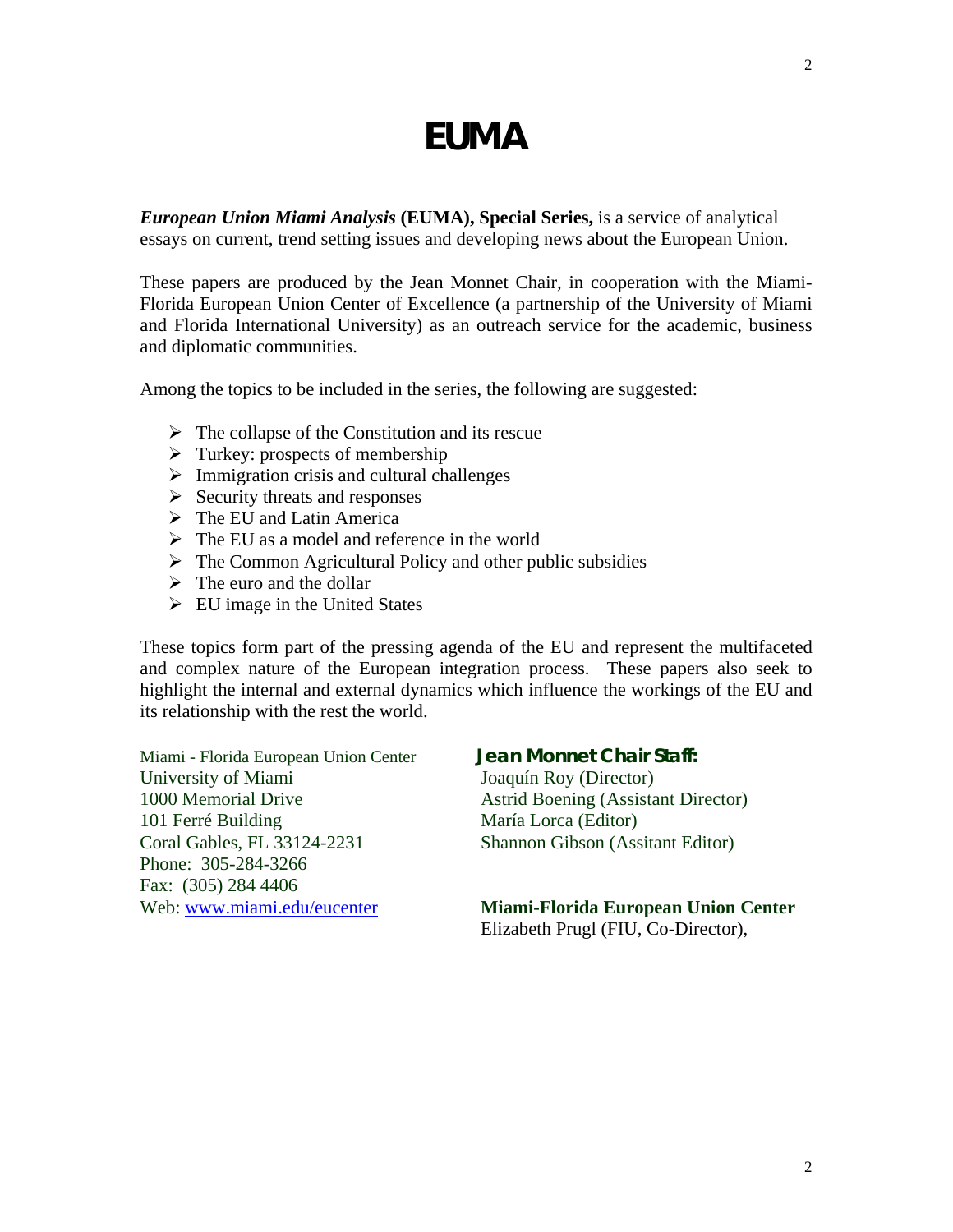# **The Boeing-Airbus "Can of Stink"**

# **Fernando Alvarez-Pérez**[♣](#page-2-0)

The European Union and the United States have the largest trading relationship in the world, comprising about 60% of world trade (Perdikis and Read 267). They are also the greatest proponents of trade liberalization and multilateral trade cooperating in the world. Boeing was the undisputed king of aircraft manufacturing for most of the  $20<sup>th</sup>$  century. Airbus has been encroaching upon that position since the 1970s. In 2000, Airbus dethroned Boeing in terms of sales, and the two have been in a bitter battle since. A subsidy dispute currently underway between Boeing (supported by the US) and Airbus (supported by the EU – mostly from Germany, England, France and Spain) could have devastating consequences upon that relationship and their credibility in promoting neoliberal values abroad. Most trade disputes are solved through consultation, without the need for a ruling by the World Trade Organization. Unlike most others, dispute regarding aircraft has elicited a special and unprecedented aggression on the part of these two trading partners.

 This dispute is not new; only the current incarnation of the dispute is new. Aircraft were not covered by the original 1947 GATT agreement, but was finally included in 1979, when the US and the European Communities signed the Agreement on Trade in Civil Aircraft. The agreement was a response to the fact that the US was putting a 6% tariff on the puny European competition. Americans were angry about the level of state subsidies to Airbus (a sentiment which continues to the present) and the pressure that Europeans were putting on their airlines to buy European planes (Lynn 176-177). The agreement was largely symbolic, as the Committee on Trade in Civil Aircraft that it created refused to exercise what little power it had. Still, the agreement did serve as the basis for the first serious escalation of tensions.

It is important to note that these sides do not attack each other simply once one side does something the other considers unfair. The two sides have both been practicing what the other side considers unfair since before the first 1979 agreement. Boeing (from the 1980s on being the complainant in each case) decides to act within the framework of the GATT (and later the WTO) whenever it feels threatened by Airbus. In the early 1980s, with the windfall profits generated by Reagan's massive defense spending, Boeing had little concern for Airbus. In the late 1980s though, Airbus began to penetrate US and Asian airline markets, and Boeing was nearly dismantled in a corporate raid involving Texan T. Boone Pickens (185).

 Thus, in 1986 the US brought its dispute to the GATT, claiming that Airbus' state subsidies were a violation of the 1979 agreement (Piening 107). The arguments put forth in this case can be considered a template for the dispute that continues to this day. The US charged the EC with giving Airbus massive subsidies. The US paid for research to be carried out on the nature of Airbus' relation to EC member states, finding that the investments these governments made in Airbus were not made with a reasonable expectation of commercial return, a form of dumping (Lynn 189). As was then and still is today, Airbus' subsidies were far more obvious than Boeing's. The EC claimed that Boeing's massive defense contracts, tax breaks and research and

 $\overline{a}$ 

<span id="page-2-0"></span>♣ **Fernando Alvarez-Pérez** is an undergraduate student at the University of Miami, double-majoring in international studies and economics, and with double-minor in finance and Portuguese. He currently also holds an internship with the Government and Lobbying Team at the international law firm of Becker and Poliakoff in Miami, FL.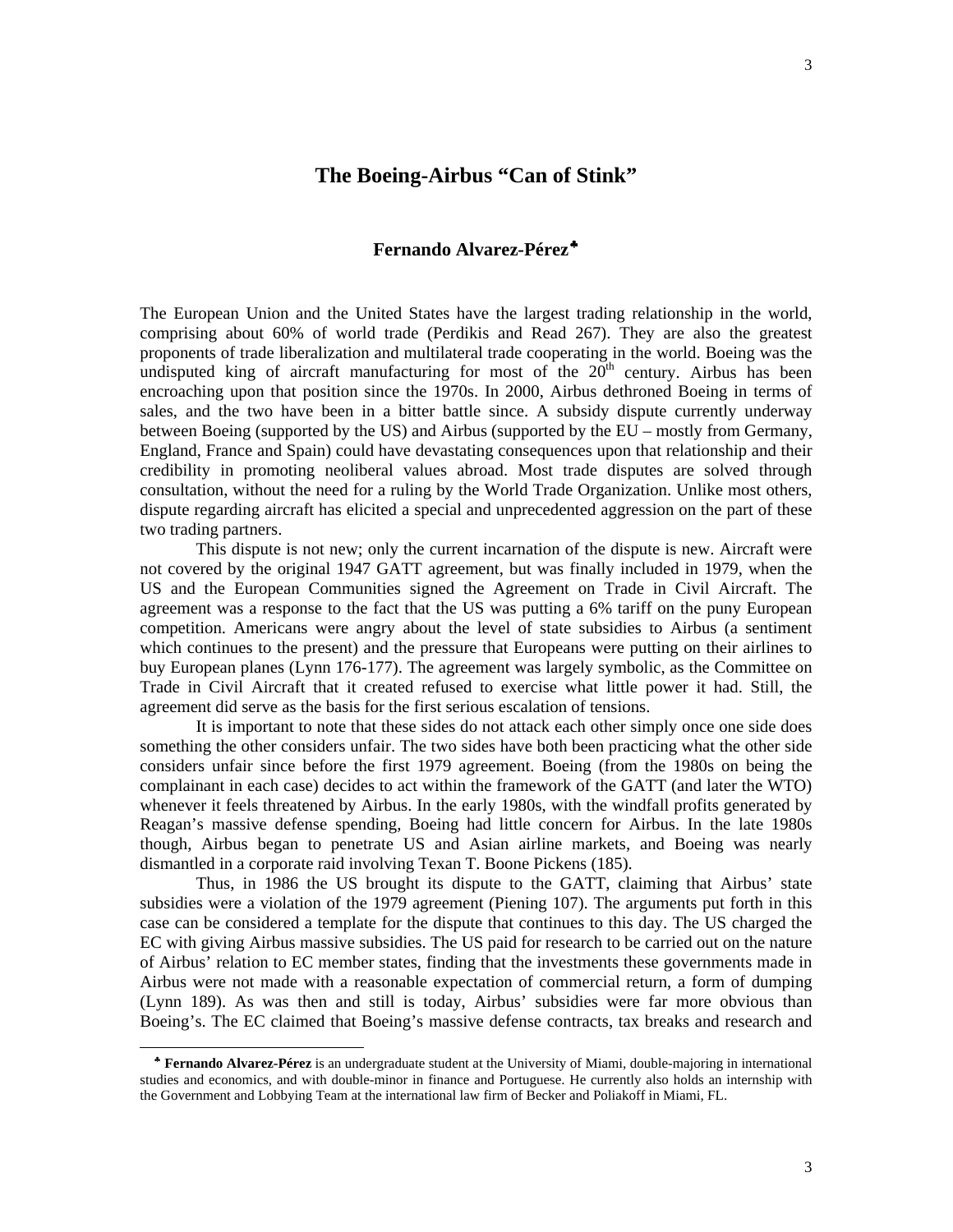development "cost-sharing" programs were not repaid, as Airbus' loans ostensibly required. The US began considering using Section 301 of the 1974 Trade Act to place tariffs on certain EC goods across the board (such as BMWs and Volkswagens, a much scarier prospect for the EC than airplanes) (Piening). None of this mattered, as Boeing was not ready for a trade war. As Lynn notes, a trade war for the much larger Boeing would be a Pyrrhic victory at best, and at worst, its downfall.

 In April 1992, the US Trade Representative and the European Commission agreed to a Bilateral Agreement on Trade in Large Civil Aircraft. Among other things, it limited direct subsidies to about a third of development costs; indirect subsidies were limited to about 5% of revenues (Lynn 201). Each side was allowed to temporarily suspend the agreement, a prerogative that the US would interpret very liberally later on.

 Since the agreement was signed, US elites have been consistently hostile towards the agreement, beginning with the 1992 presidential race. It became a populist theme in the 1992 election race, with candidates denouncing European protectionism and portraying it as an enemy of the American laborer. After becoming president, Bill Clinton visited a Boeing factory in Seattle, blaming the recent worker layoffs on European protectionism (Newhouse 48). Clinton wanted to revoke the agreement and counter European subsidies with new direct American subsidies. Boeing executives, however, were far less cavalier. It still retained the dominant market position and was not eager for a trade war (49). Of course, once Airbus dethroned Boeing, they were itching for it.

 The 1992 agreement tranquilized both sides, at least with respect to airplanes. General trade policy was still contentious. Since the 1970s, the US had been offering tax benefits on exports for US products through the 1971 Revenue Act, ostensibly for the purpose of avoiding double taxation for US firms operating abroad (Rhodes 178-179). Most countries do provide a tax break to domestic companies with overseas subsidiaries, because the income from those subsidiaries would be taxed in both the host and home country. The US was offering tax breaks to companies operating in the US and exporting to other countries (foreign sales corporations, or FSCs), an obvious export subsidy. The EU, to little avail, brought the measure to the GATT in 1976. Little changed until the WTO, with its more robust dispute settlement procedures, began operating. In 1996 the EU revived the case, and in 1999 the WTO ruled against the FSC tax benefits the US was supplying (180). The US equivocated and replaced the FSC provisions with a nearly identical Extraterritorial Income (ETI) Act in November 2000, and immediately the EU brought the newly polished subsidies to the WTO again. This time, though, the EU sought countermeasures. The WTO ruled against the US again. In 2001, the WTO authorized the EU to impose tariff countermeasures up to \$4 billion against the US. This was by far the largest countermeasure ever approved. The EU had little intention of applying such harsh and destructive sanctions, considering the enormous harm they could do to fruitful transatlantic trade relations. The loss of this initial hesitance would underline the severity of the rancorous aircraft dispute. It would seem to be almost reckless that the EU would wish to awaken the sleeping subsidy dispute, but that is exactly what it did in April of 2004. Regulation (EC) 868/2004 authorized "redressive measures" against external air carriers benefiting from subsidies and "unfair pricing practices" (EUR-Lex). It was fairly obvious that this regulation was aimed directly at Boeing, for the protection of Airbus.

 On October 6, 2004 the US filed dispute DS 316 with the WTO, regarding trade in Large Civil Aircraft. Specifically, the US charged the EU with violating the Subsidies and Countervailing Measures Agreement of GATT 1994, of which specifies which types of government aid are subsidies, and also the types of "countervailing measures" – sanctions – that can be imposed upon the offending country. It also charged the EU with violating Article XVI: 1 (on subsidies) of GATT 1994 (WTO, "DS316"). On the same day, the US unilaterally withdrew from the 1992 Bilateral Agreement on Trade in Large Civil Aircraft. It is impossible to know exactly what motivated the US to bring the dispute back to the WTO, but the EU's Regulation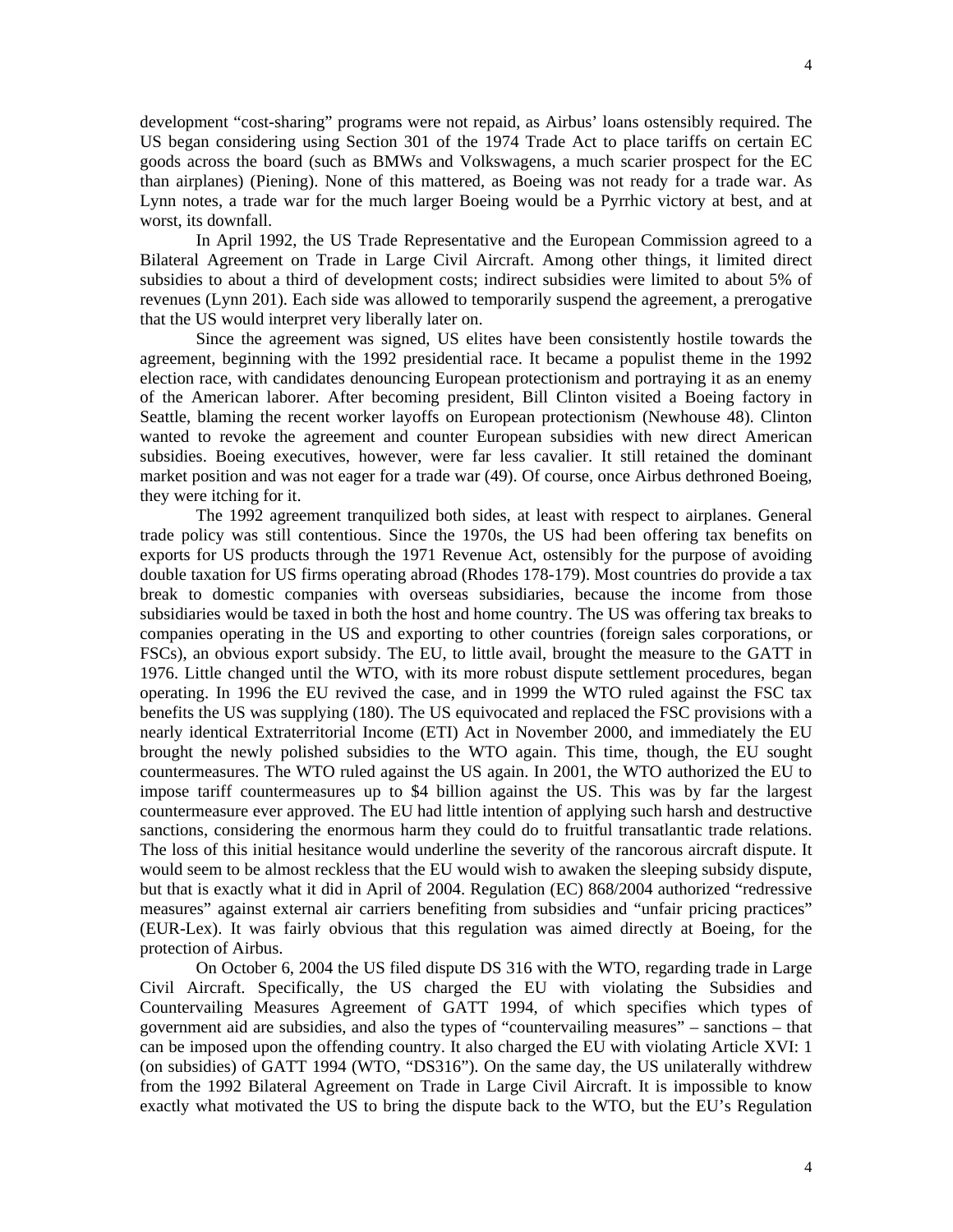868/2004 was both a clear indication of its willingness to do battle over the issue. The most obvious strategic reason for filing the complaint was Boeing's dethroning as king of the LCA. According the US Trade Representative at the time (and now current president of the World Bank) Robert Zoellick, "Europeans have justified subsidies to Airbus as necessary to support an 'infant' industry. If that rationalization were ever valid, its time has long passed. Airbus now sells more large civil aircraft than Boeing," (qtd. in USTR, "US Files WTO Case"). Basically, Zoellick was saying that Airbus no longer needed subsidies, so why should it still get them? Previously, Boeing had been hesitant to bring action to the WTO because of the potential increased protectionism and prices around the world that could result from a WTO dispute. Now, it no longer had the most to lose, having been replaced by Airbus as the dominant LCA manufacturer. In the same press release that announced the filing, the USTR explained its withdrawal from the 1992 agreement. The USTR held that because the 1992 agreement was negotiated when Airbus had only about a third of the LCA market, it was no longer relevant in 2004, where Airbus had the majority of the LCA market. Not only does Boeing have less to lose, litigation would be an effective measure to stall the launch of new planes. Lewis Platt, Boeing's non-executive chairman, said in 2005 "It should not be easy for them to launch the A350 program, as they're choking on trying to finish the A380" (qtd. in Greising). The delays on the A380 and the attempted launch of the A350 attest to the power of this strategy.

 Another explanation for the United States' actions proposes that the cancellation of the 1992 agreement was neither a simple reaction to changes in market positions nor an attempt to lash out at the new LCA alpha male. It was more than that; Pritchard and MacPherson (probably the most important scholars on the topic) hold that the severance of the agreement was a calculated and rational move on the part of Boeing and placed them into the most favorable legal and competitive position. Their explanation involves the legal justification of Airbus' subsidies and the strategic/financial position that the cancellation put the two companies in. In April of 2004, after analyzing the method that Boeing would use to develop and produce the 787 "Dreamliner," they explained that the proposed plan for producing the 787 would have been in violation of the 1992 agreement ("Industrial Subsidies" 62). Being a bilateral agreement and non-WTO agreement, the cancellation of the agreement would not affect its position in a WTO dispute. Zoellick echoed this separation between bilateral agreements and WTO law in the previously mentioned press release. An added advantage was that by withdrawing from the 1992 agreement, it nullified the only legal justification that Airbus had for its subsidies ("Strategic Destruction" 5). At the same time, Boeing was moving its government support into other more legally tenable and less obvious forms.

With regards to the strategic/financial position that the cancellation put the two companies in, it forced Airbus to become what industrial scholars refer to as "systems integrators," which Boeing already was. Since the 1970s Boeing has gradually been moving the production of the major parts of its planes overseas (such as the 787's composite wings made in Japan). A number of systems (such as electrical components, the engines and the wings) were made around the world, and Boeing's job has moved from manufacturing and integrating those systems to simply integrating them (2). In the short term, this spreads the enormous financial risk of "launching" (developing, producing and selling) a new commercial aircraft model across many partners ("Industrial Subsidies" 59). In return, the suppliers abroad are granted a share of the project's revenues and access to valuable technology (absolutely essential for Japan's ambitions to enter the commercial aircraft market). This means that Boeing has to rely less on *direct* (and therefore legally vulnerable) government support or more importantly its own cash reserves when it wants to make a new plane. 90% of the 787's inputs will be built in other countries, by other companies; Boeing workers for the most part only combine these parts in the factory, a 3-day process. With the cancellation of the 1992 agreement, Airbus would no longer have a legitimate source of government funding, so it would have to become a systems integrator to provide for the cost of its new projects ("Strategic Destruction" 5). In February of 2007, Airbus announced a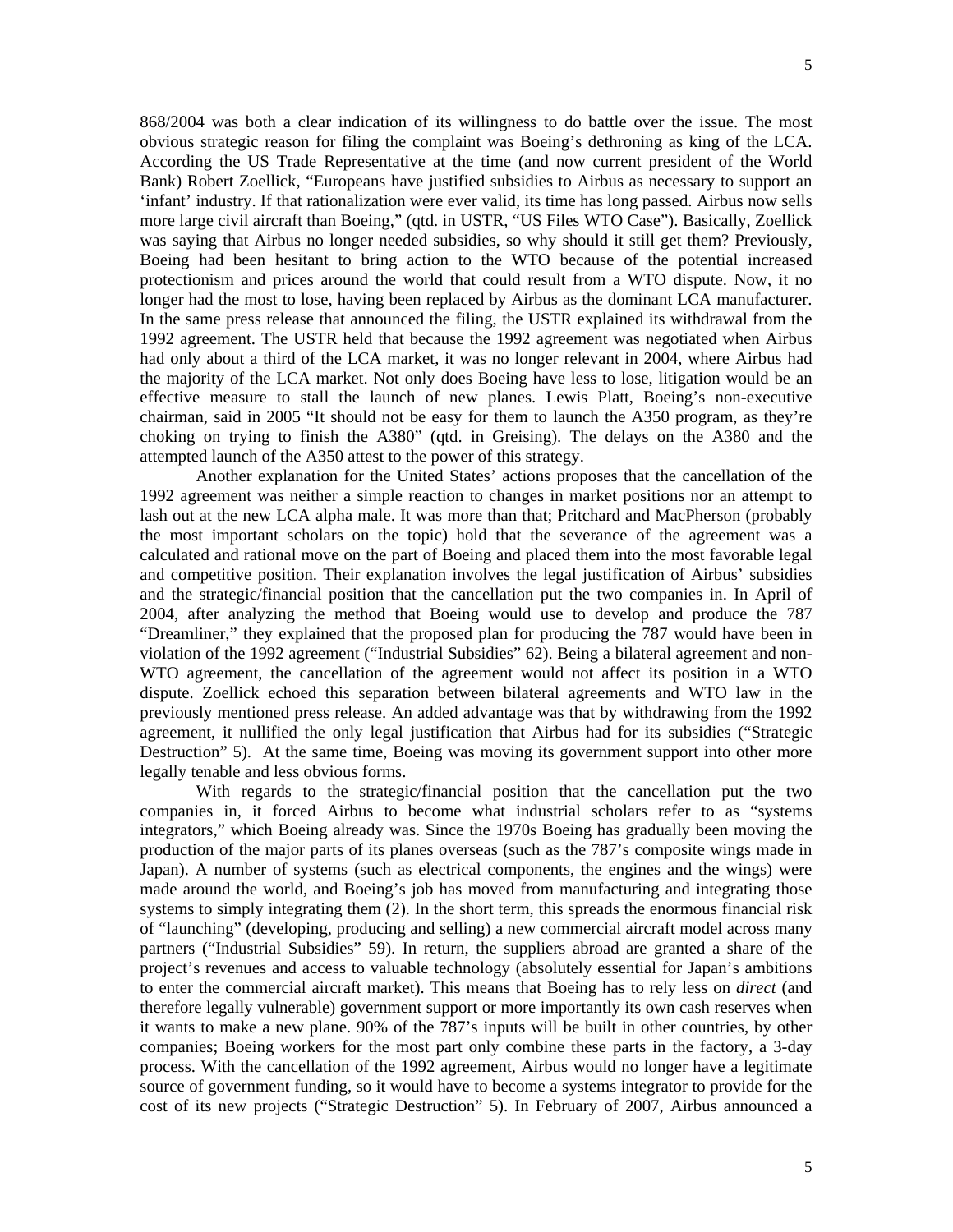restructuring program known as Power8, a euphemistic name for systems integration (Airbus Press Centre). Boeing's move was a shrewd one, indeed.

 On the same day that the US filed DS316, the EU filed DS317 (WTO, "DS317"). Just like DS316, it was a complaint about aircraft subsidies, though it alleged wrongdoing on different grounds. Like the US complaint, it alleged a violation of provisions of the SCM Agreement. However, it charged the US with violating Article III:4 of GATT 1994, which pertains to favorable taxation practices (Europa March 2007). In January of 2005, Peter Mandelson – the successor to Pascal Lamy as EU Commissioner for External Trade – and Robert Zoellick agreed to hold off litigation for three months as they tried to reach a most lofty agreement to end aircraft subsidies (Europa, "EU/US Agreement"). The critical issue in these negotiations was the financing of the upcoming Boeing 787 and Airbus A350 (Newhouse 59). Zoellick and Mandelson clashed throughout the negotiations, and it was dead in the water by April, when Mandelson published an op-ed piece in the *Washington Post* that was highly critical of Boeing's subsidies. In May of 2005, the US filed another complaint with the WTO regarding Airbus subsidies, and the EU responded in kind with their own complaint, DS353 (Newhouse 60). The US dropped the complaint, but the EU continued with DS353 (officially filing its complaint on June  $27<sup>th</sup>$ ). On January  $1<sup>st</sup>$ , 2006, the US filed a new request for consultation – DS347 – to "reflect the fact that EU member states have announced new subsidies in the time since the United States filed its initial consultation request" (USTR, "United States Files Additional Consultation"). Thus, by February of 2006, the EU and US were no longer in a legal battle; they were in a full-blown legal war, fought on four different fronts.

 So where are they now? To answer that question, one must first understand the WTO dispute settlement system. The Dispute Settlement Understanding was Annex 2 of the GATT 1994 Agreements (Read 29). It provided for a far more powerful dispute settling mechanism than the GATT methods, the weakness of which helps to explain the continuing defiance of the previous GATT agreements by both the US and EU in this dispute. When there is a trade dispute, a country requests consultation with the WTO. The two parties attempt to negotiate the dispute and come up with a solution. If consultations fail, the complainant requests a Panel of experts to be appointed by the Dispute Settlement Body. The Panel consults with the parties as it creates a report which is to be delivered and circulated generally within six months. Unless a unanimous vote by the members of the DSB rejects the Panel's report, the report becomes a ruling (WTO, "Understanding"). After that there is a multitude of procedures to ensure compliance, but those are not relevant to this topic because currently the talks are stalled at the Panel stage. Because of the amount of simultaneous disputes on the same topic, the Panels for all but DS347 have informed the DSB that they will require an extra year to complete their report (WTO, "List"). The US has agreed to suspend DS347 until after the DS316 Panel report because of the procedural complexities of the number of cases ("General Overview" 27).

#### \*\*\*

 $\overline{a}$ 

"If you're going to open the can of stink on one side of the industry, it exposes the rest of the industry...that's not good for anybody."

-Allan McArtor, chairman of Airbus North America<sup>[1](#page-5-0)</sup>

"The judicial outcome is already clear: both aerospace companies have taken considerable government handouts. The court will declare both guilty, creating a political stalemate,"

-Jeffrey Garten, formerly undersecretary of international trade

 for Bill Clinton and currently the dean of the  $Y$ ale School of Management<sup>[2](#page-5-1)</sup>

<span id="page-5-0"></span><sup>1</sup> quoted in Greising

<span id="page-5-1"></span> $2 \text{ quoted in Garten}$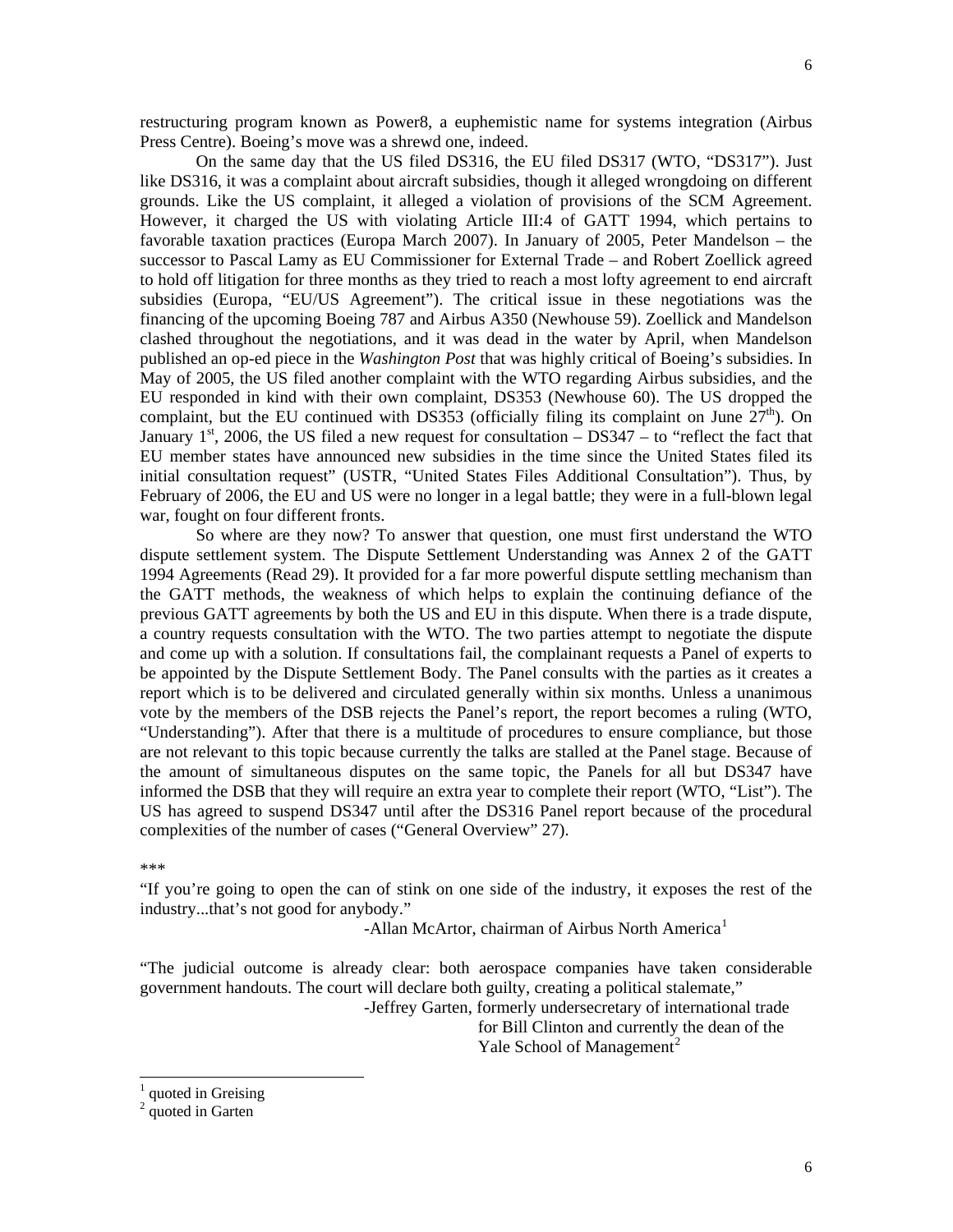These two statements perfectly express the utter quagmire that Boeing and Airbus have become entangled in. It may seem that the fate of these two companies will be determined by the ruling the WTO will impose, but it isn't. Both sides will be found guilty. Boeing will benefit in the short term from this situation, but both Boeing and Airbus will suffer immeasurably in the long term. First, it is important to understand why both will be found guilty.

 Boeing is guilty of violating every provision of the SCM Agreement and GATT 1994 that they are accusing Airbus of violating, and vice-versa. Boeing has received \$3.2 billion in tax cuts from the State of Washington, which are repaid based on the number of planes sold (Washington Research Council). This is sufficient to qualify the tax break as a Prohibited Subsidy by WTO laws<sup>[3](#page-6-0)</sup>. A 2005 article in the Chicago Tribune details the subsidies uncovered by a team of Boeing lawyers sent to Europe on a fact-finding mission. One item they found was an \$850 million project to fill in part of the River Elbe to facilitate the building of a production facility there. The  $SCM$  agreement considers such infrastructure projects illegal<sup>[4](#page-6-1)</sup>. The aid to the production of Boeing's 787 matches each of the three possible definitions of a *specific* (a necessary condition for an subsidy to be considered illegal) subsidy as outlined in Article 2.1 of the SCM Agreement (Pritchard and MacPherson, "Industrial Subsidies" 63). Airbus charged Boeing with receiving extravagant benefits from NASA and the Department of Defense research and development collaboration projects. On the other hand, the EU has set aside a \$1 billion budget for aerospace research, from which Airbus' parent company – EADS – directly benefits (Greising). The details of the WTO-incompatible transgressions US and EU have committed in funding these companies would require a multi-volume work. Either way, both sides are in the wrong.

 Still, Boeing will gain a substantial benefit from this conflict in the short-term. Airbus posted a loss in 2006, and Boeing defeated it in revenues for the first time since 2001 (Gates). Boeing certainly is "choking" on the A380 as a result of this litigation. The Power8 restructuring of Airbus shows that Boeing has been successful at forcing Airbus to become systems integrators. Still, in the long-run, this will be a loss for both sides.

 If both sides are found guilty, then the WTO will no longer be a legitimate dispute settlement actor in this case. Boeing, the US, Airbus and the EU will then be left to their own devices to fight the Boeing-Airbus competition. That means increased protectionism, resulting in higher prices for consumers and the disappearance of foreign market opportunities; it would also precipitate a general icing of EU-US relations. The choice of the EU to pass Regulation 868/2004 and the US decision to turn an EU proposal to hold off subsidies and renegotiate an agreement<sup>[5](#page-6-2)</sup> illustrates just how determined and bitter each side is. Boeing's acceleration of the process whereby aircraft manufacturers are becoming systems integrators will allow for new rivals to enter the market (Pritchard and MacPherson, "Strategic Destruction" 12). Systems integration involves transferring technology and capital into foreign suppliers' hands. Most likely this will come from Japan, which has already jointly developed a plane with Boeing dubbed the 7J7 (the "J" stands for Japan). The exposure of wrongdoing on each side will also seriously weaken the legitimacy of Western claims to the power of the free market and competition, a vital necessity in their efforts in the collapsed Doha round of WTO negotiations.

 This dispute has illustrated that though EU-US relations are strong, they are not invincible. The acrimony and destabilization of trade relations associated with dispute proves that. However, there is a way out. In any WTO dispute the two parties are allowed to cancel the entire process through a mutually agreed settlement (WTO "Understanding"). DS316, DS317, DS353 and DS347 could all end right now if the US and EU would negotiate a behind-closeddoors settlement. Each side would have to offer the other a *mea culpa* and cooperate. The

<span id="page-6-0"></span> $3$  SCM, 3.1(a)

<span id="page-6-2"></span><span id="page-6-1"></span> $4$  SCM, 1.1(a)(1)(iii), 2.1

<sup>5</sup> Newhouse 66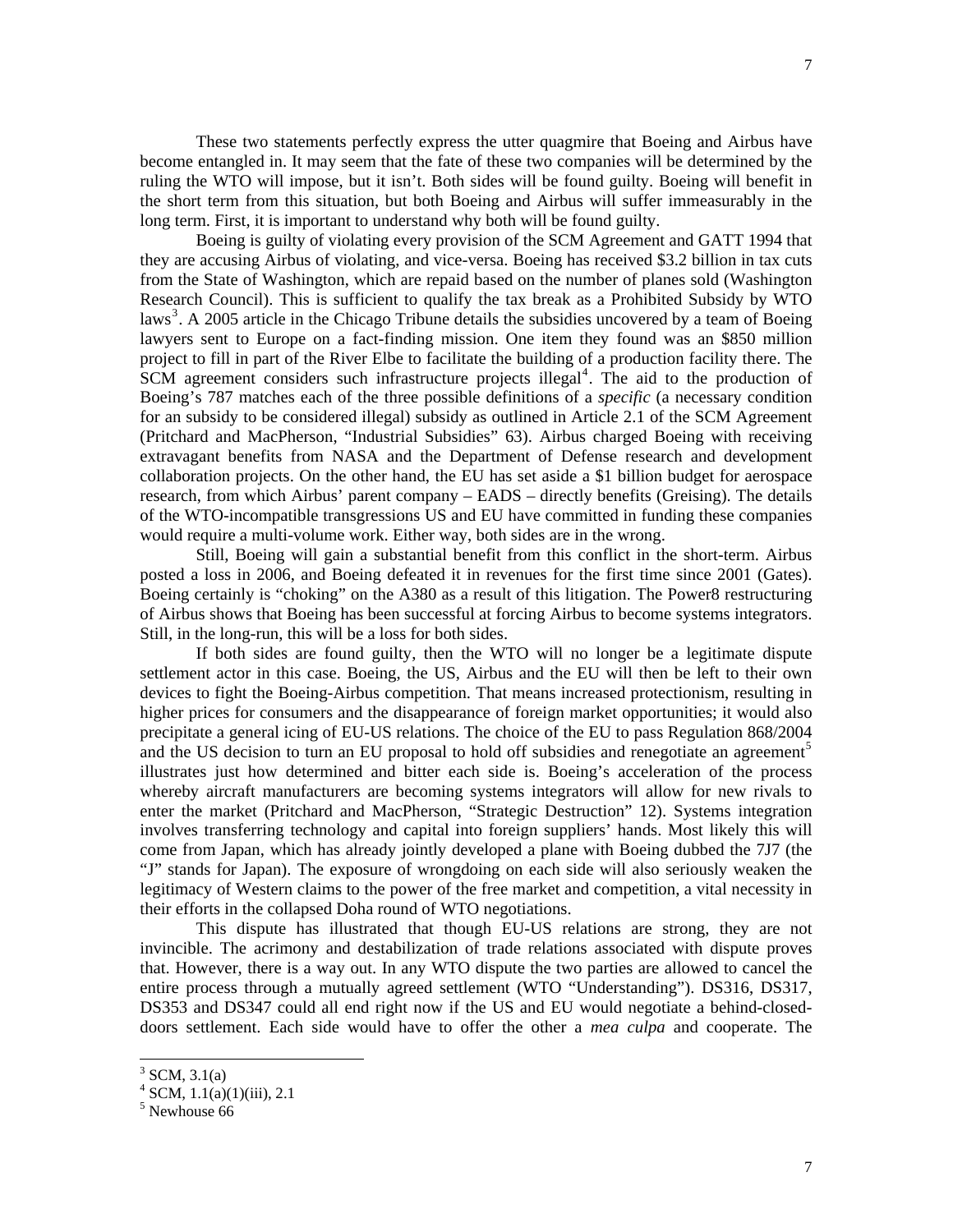settlement would prevent the de-legitimization of the WTO and would provide an excellent example of the ability of interdependent governments to resolve conflicts in a civil manner. Will this happen? One can only hope.

List of Works Cited

Airbus. Airbus Press Centre. 2007. Dec. 2007. [http://www.airbus.com](http://www.airbus.com/)

Europa. Delegation of the European Commission to the USA. "EU/US Agreement on Terms for Negotiation to End Subsidies for Large Civil Aircraft." Jan. 2005. Nov. 2007. <http://eurunion.org/PressRoom>

---. External Trade – Press Information Service. "The WTO Boeing-Airbus dispute." Mar. 2007. Dec. 2007. <http://ec.europa.eu/trade/>

EUR-Lex. Official Journal of the European Union. 2004. Dec. 2007. <http://eur-lex.europa.eu/>

Gates, Dominic. "Boeing tops Airbus in jet value." The Seattle Times. 18 Jan. 2007

Garten, Jeffrey. "COMMENT: How to head off a battle of aerospace titans." Financial Times 10 Jan, 2005

"General Overview of Active WTO Dispute Settlement Cases Involving the EC as Complainant or Defendant and of Active Cases Under the Trade Barriers Regulation." European Commission Directorate-General for Trade. 16 Mar. 2007. Dec. 2007. <http://trade.ed.europa.eu>

Greising, David. "Arming for trade war: Boeing sleuths seek proof of improper subsidies to Airbus." Chicago Tribune 20 May, 2005

Lynn, Matthew. Birds of Prey: Boeing Vs. Airbus: A Battle for the Skies. New York: Four Walls Eight Windows, 1988.

Newhouse, John. Boeing versus Airbus: The Inside Story of the Greatest International Competition in Business. New York: Knopf, 2007.

Perdikis, Nicholas and Robert Read. "Critical Issues in WTO Dispute Settlement and Recent Trade Disputes between the EU and the United States: Some Conclusions." The WTO and the Regulation of International Trade: Recent Trade Disputes between the European Union and the United States. Ed. Perdikis, Nicholas and Robert Read. Northampton, Massachusetts: Edward Elgar, 2005. 267-279.

---. "The Political Economy of Protection and the Regulation of International Trade: Recent Trade Disputes between the EU and the United States." The WTO and the Regulation of International Trade: Recent Trade Disputes between the European Union and the United States. Ed. Perdikis, Nicholas and Robert Read. Northampton, Massachusetts: Edward Elgar, 2005. 1-29.

Piening, Christopher. Global Europe: The European Union in World Affairs. Boulder, Colorado: Lynne Reiner Publishers, Inc., 1997.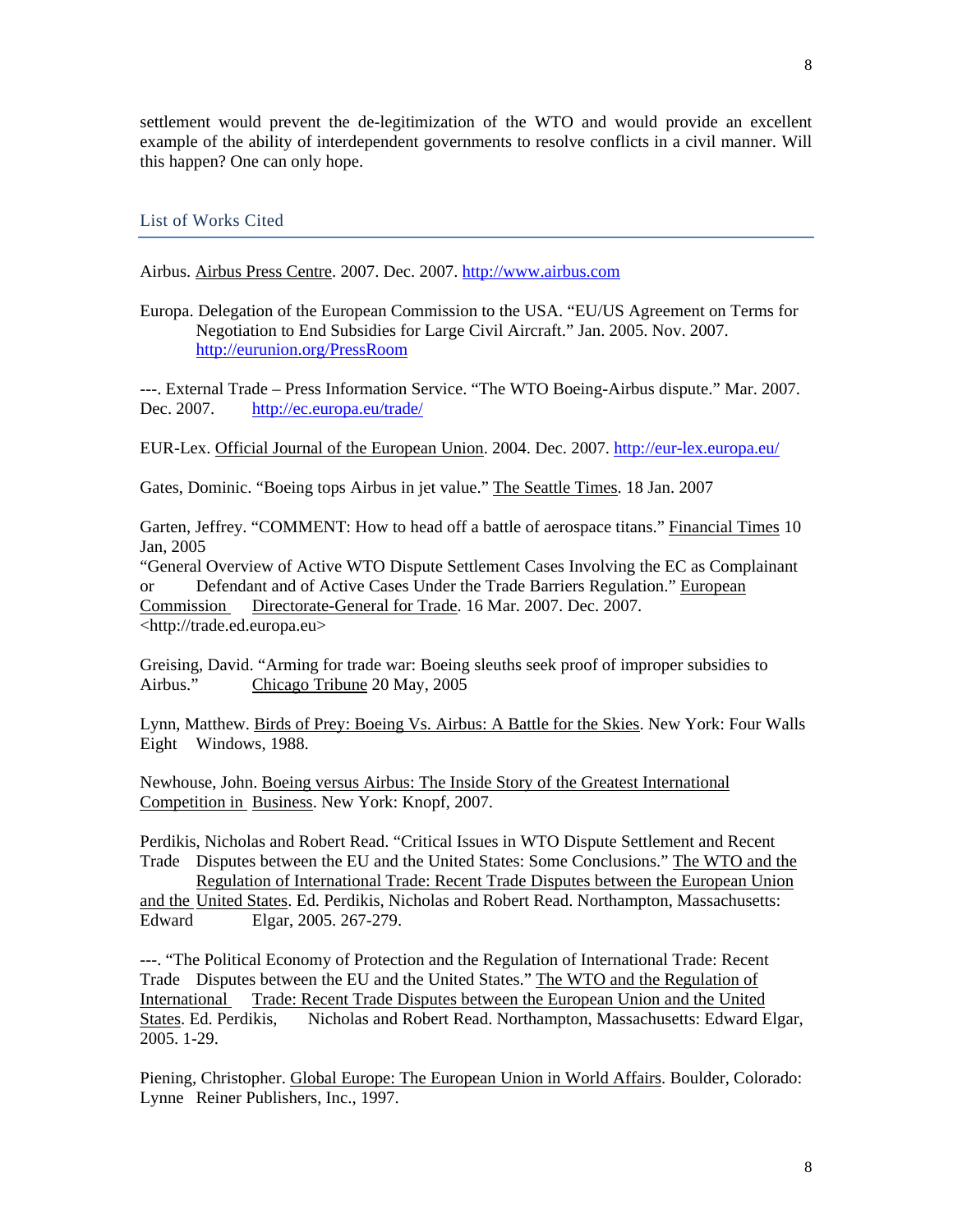Pritchard, David and Alan MacPherson. "Industrial Subsidies and the Politics of World Trade: The Case of the Boeing 7e7." The Industrial Geographer. 1.2 (2004): 57-73

Pritchard, David and Alan MacPherson. "Strategic Destruction of the North American and European Commercial Aircraft industry: Implications of the System Integration Business Model." Canada- United States Trade Center. Jan. 2007.

Read, Robert. "Trade Dispute Settlement Mechanisms: the WTO Dispute Settlement Understanding in the Wake of the GATT." The WTO and the Regulation of International Trade: Recent Trade Disputes between the European Union and the United States. Ed. Perdikis, Nicholas and Robert Read. Northampton, Massachusetts: Edward Elgar, 2005. 29-49.

Rhodes, Mark. "US Foreign Sales Corporations, Export Tax Credits and the WTO." The WTO and the Regulation of International Trade: Recent Trade Disputes between the European Union and the United States. Ed. Perdikis, Nicholas and Robert Read. Northampton, Massachusetts: Edward Elgar, 2005. 177-191.

USTR. Office of the United States Trade Representative. Office of the United States Trade Representative. "US Files WTO Case Against EU Over Unfair Airbus Subsidies." Oct. 2004. 3 Nov. 2007 <[http://www.ustr.gov/Document\\_Library/Press\\_Releases/2004/](http://www.ustr.gov/Document_Library/Press_Releases/2004/)>

---. Office of the United States Trade Representative. "United States Files Additional Consultation Request in Airbus WTO Litigation." Feb. 2006. Nov. 2007. [http://www.ustr.gov/Document\\_Library/Press\\_Releases/2006/](http://www.ustr.gov/Document_Library/Press_Releases/2006/)

Washington Research Council. "The Bill for Boeing." Jun. 23, 2003. [www.researchcouncil.org](http://www.researchcouncil.org/)

World Trade Organization. <http://www.wto.org/>

 ---. Chronological list of dispute cases. 2007. Nov. 2007 [http://www.wto.org/english/tratop\\_e/dispu\\_e/dispu\\_status\\_e.htm](http://www.wto.org/english/tratop_e/dispu_e/dispu_status_e.htm)

 ---. Understanding the WTO – A unique contribution. 2007. Nov. 2007 <http://www.wto.org/english/thewto\_e/whatis\_e/tif\_e/disp1\_e.htm>

### *List of Acronyms*

| Company |  |
|---------|--|
|         |  |
|         |  |
|         |  |
|         |  |
|         |  |
|         |  |
|         |  |
|         |  |